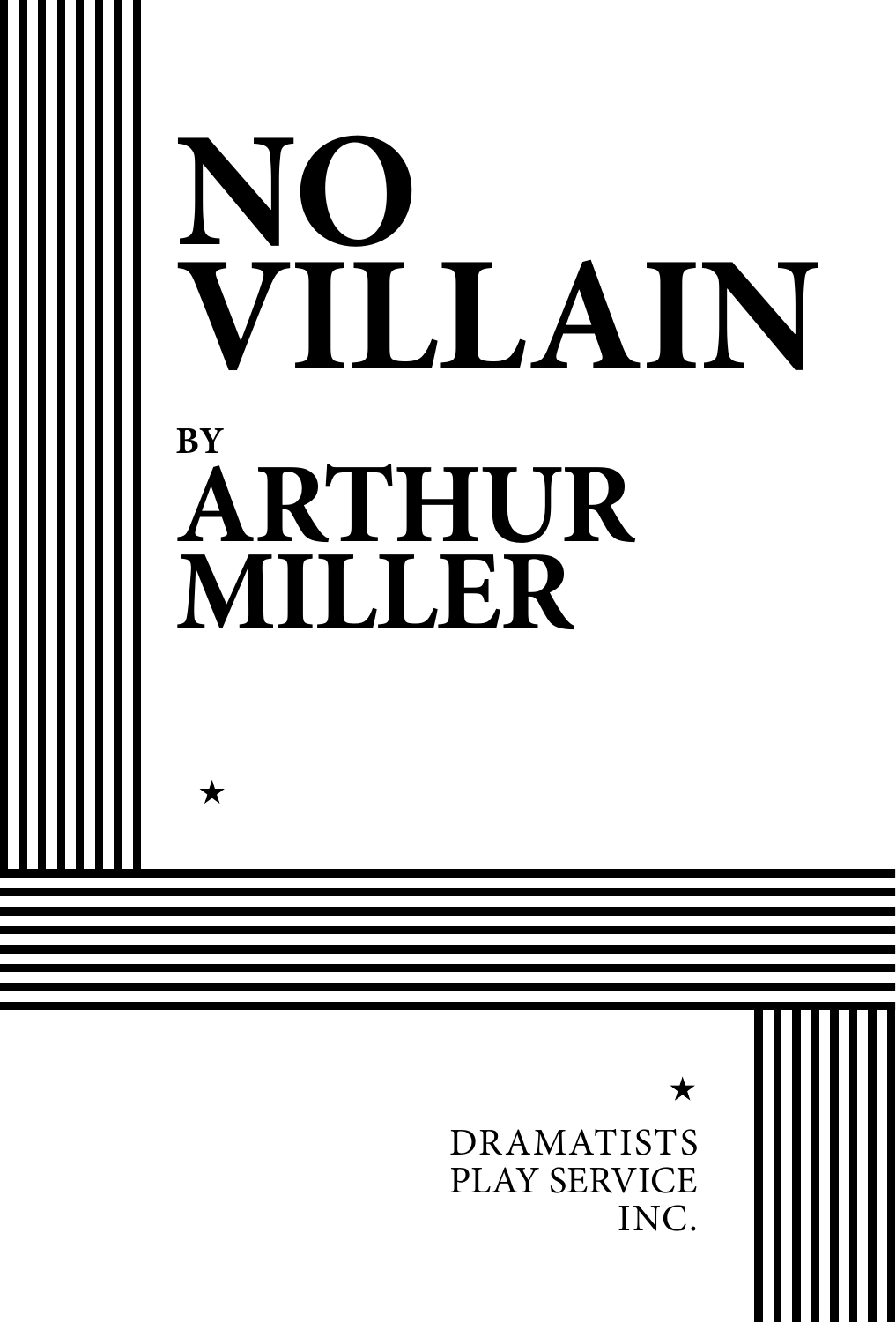#### NO VILLAIN Copyright © 2017, The Estate of Arthur Miller

### All Rights Reserved

CAUTION: Professionals and amateurs are hereby warned that performance of NO VILLAIN is subject to payment of a royalty. It is fully protected under the copyright laws of the United States of America, and of all countries covered by the International Copyright Union (including the Dominion of Canada and the rest of the British Commonwealth), and of all countries covered by the Pan-American Copyright Convention, the Universal Copyright Convention, the Berne Convention, and of all countries with which the United States has reciprocal copyright relations. All rights, including without limitation professional/amateur stage rights, motion picture, recitation, lecturing, public reading, radio broadcasting, television, video or sound recording, all other forms of mechanical, electronic and digital reproduction, transmission and distribution, such as CD, DVD, the Internet, private and file-sharing networks, information storage and retrieval systems, photocopying, and the rights of translation into foreign languages are strictly reserved. Particular emphasis is placed upon the matter of readings, permission for which must be secured from the Author's agent in writing.

The English language stock and amateur stage performance rights in the United States, its territories, possessions and Canada for NO VILLAIN are controlled exclusively by Dramatists Play Service, Inc., 440 Park Avenue South, New York, NY 10016. No professional or nonprofessional performance of the Play may be given without obtaining in advance the written permission of Dramatists Play Service, Inc., and paying the requisite fee.

Inquiries concerning all other rights should be addressed to ICM Partners, 65 East 55th Street, 16th Floor, New York, NY 10022. Attn: Patrick Herold.

#### **SPECIAL NOTE**

Anyone receiving permission to produce NO VILLAIN is required to give credit to the Author as sole and exclusive Author of the Play on the title page of all programs distributed in connection with performances of the Play and in all instances in which the title of the Play appears, including printed or digital materials for advertising, publicizing or otherwise exploiting the Play and/or a production thereof. Please see your production license for font size and typeface requirements.

Be advised that there may be additional credits required in all programs and promotional material. Such language will be listed under the "Additional Billing" section of production licenses. It is the licensee's responsibility to ensure any and all required billing is included in the requisite places, per the terms of the license.

#### **SPECIAL NOTE ON SONGS AND RECORDINGS**

Dramatists Play Service, Inc. neither holds the rights to nor grants permission to use any songs or recordings mentioned in the Play. Permission for performances of copyrighted songs, arrangements or recordings mentioned in this Play is not included in our license agreement. The permission of the copyright owner(s) must be obtained for any such use. For any songs and/or recordings mentioned in the Play, other songs, arrangements, or recordings may be substituted provided permission from the copyright owner(s) of such songs, arrangements or recordings is obtained; or songs, arrangements or recordings in the public domain may be substituted.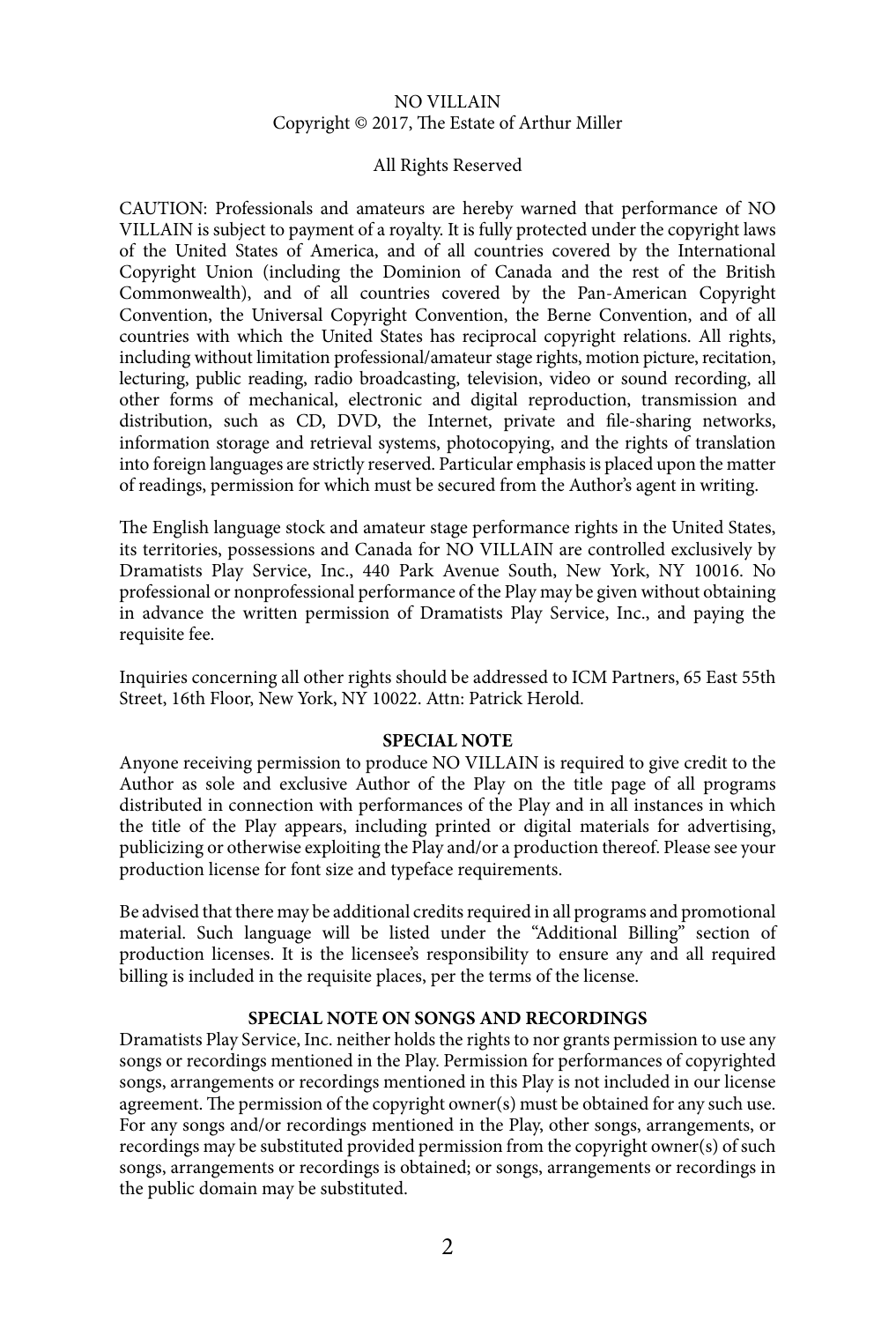"Now for the first time a class arose which, without in any way participating in production, won for itself the directing role over production as a whole and threw the producers into economic subjection; a class which made itself the indispensable mediator between every two producers and exploited them both."

—Friedrich Engels

*So do I dedicate to the indispensable mediators who, between the two producers, stand deserted, waiting to return from whence they came or else to die, not even graced with a battlefield.*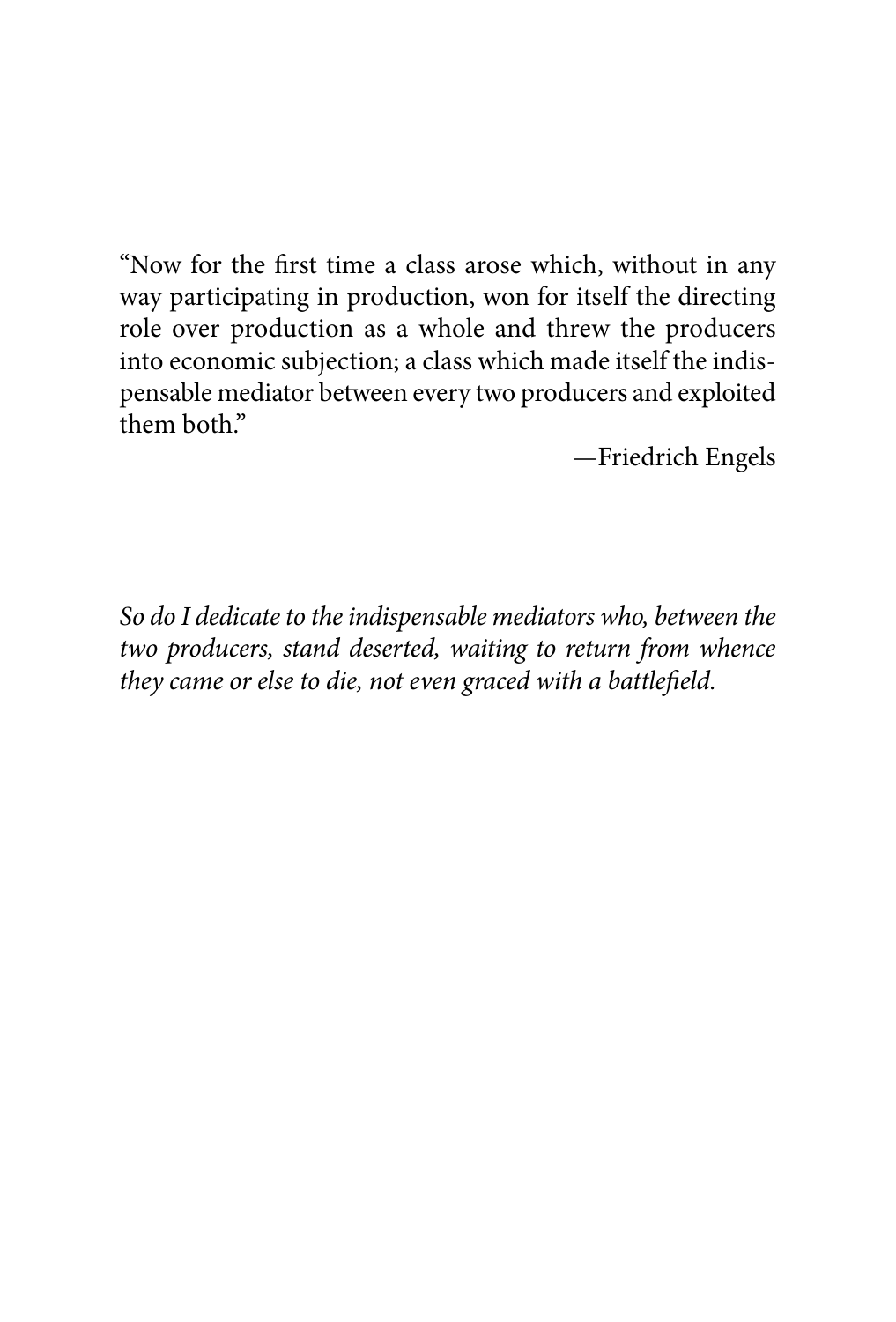NO VILLAIN was first performed at the Old Red Lion Theatre, London, on December 7, 2015. It was produced by Samuel Julyan for Covent Garden Productions and Turner Theatre Ltd, in association with the Old Red Lion Theatre. It was directed by Sean Turner; the scenic design was by Max Dorey; the costume supervisor was Natalie Pryce; the lighting design was by Jack Weir; the sound design and composition was by Richard Melkonian; the production manager was Heather Doole; and the stage manager was Edwina Allen. The cast was as follows:

| MR. DAWSON/ROTH/DOCTOR  Stephen Omer |  |
|--------------------------------------|--|
|                                      |  |

The production subsequently transferred to Trafalgar Studios, where it resumed performances on June 14, 2016, with the following cast:

| MR. DAWSON/ROTH/DOCTOR  Stephen Omer |  |
|--------------------------------------|--|
|                                      |  |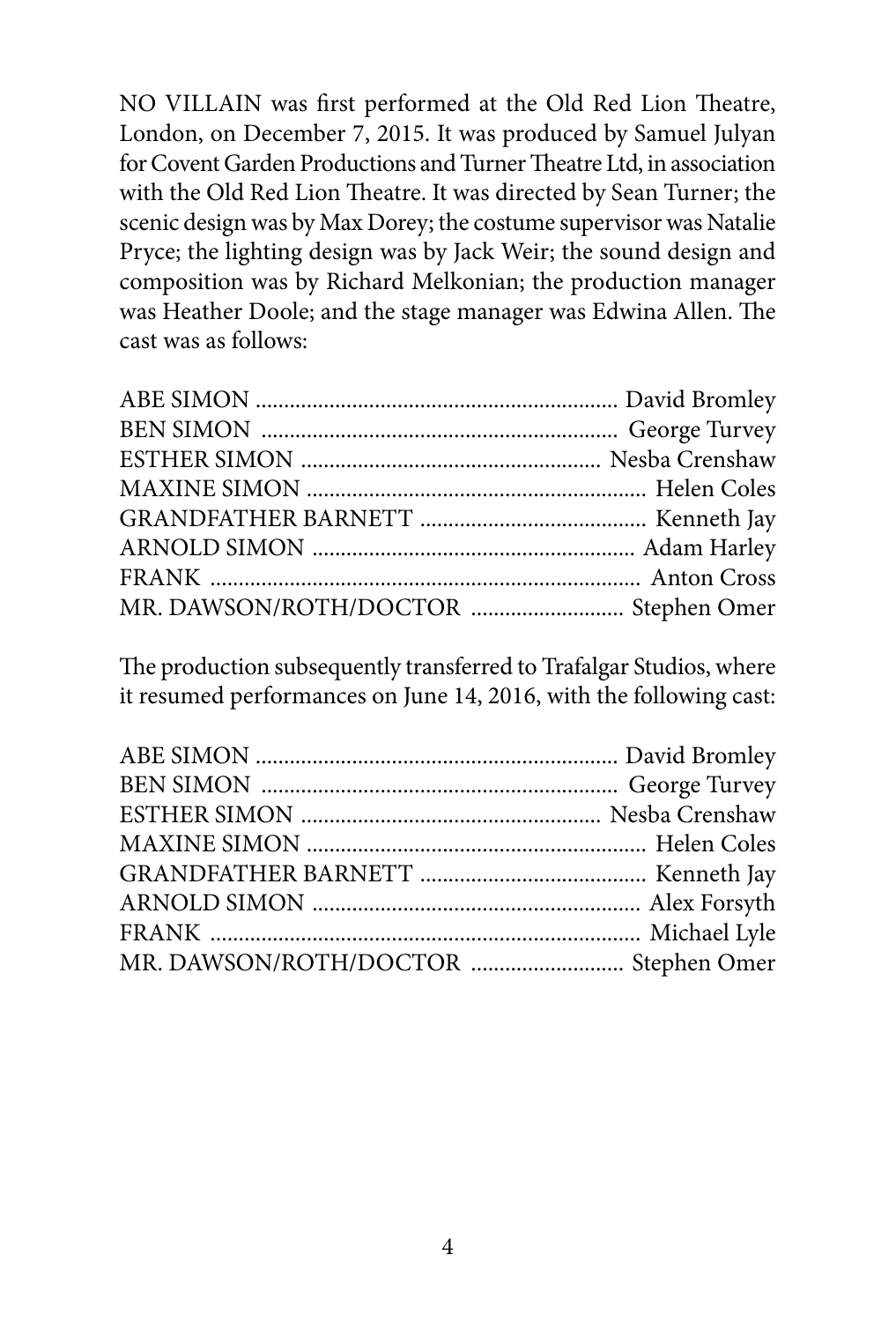## **CHARACTERS**

ABE SIMON (the father)

ESTHER (the mother)

BEN (the eldest son)

ARNOLD (the youngest son)

MAXINE (the daughter)

GRANDFATHER BARNETT (Esther's father)

ROTH (a rich man)

HELEN (his daughter)

FRANK (a shipping clerk)

DAWSON (a buyer)

And SIXTEEN WORKERS, FIVE OLD MEN in black, a PROCESS SERVER, a SALESMAN, a DOCTOR, and a NEGRO ELEVATOR MAN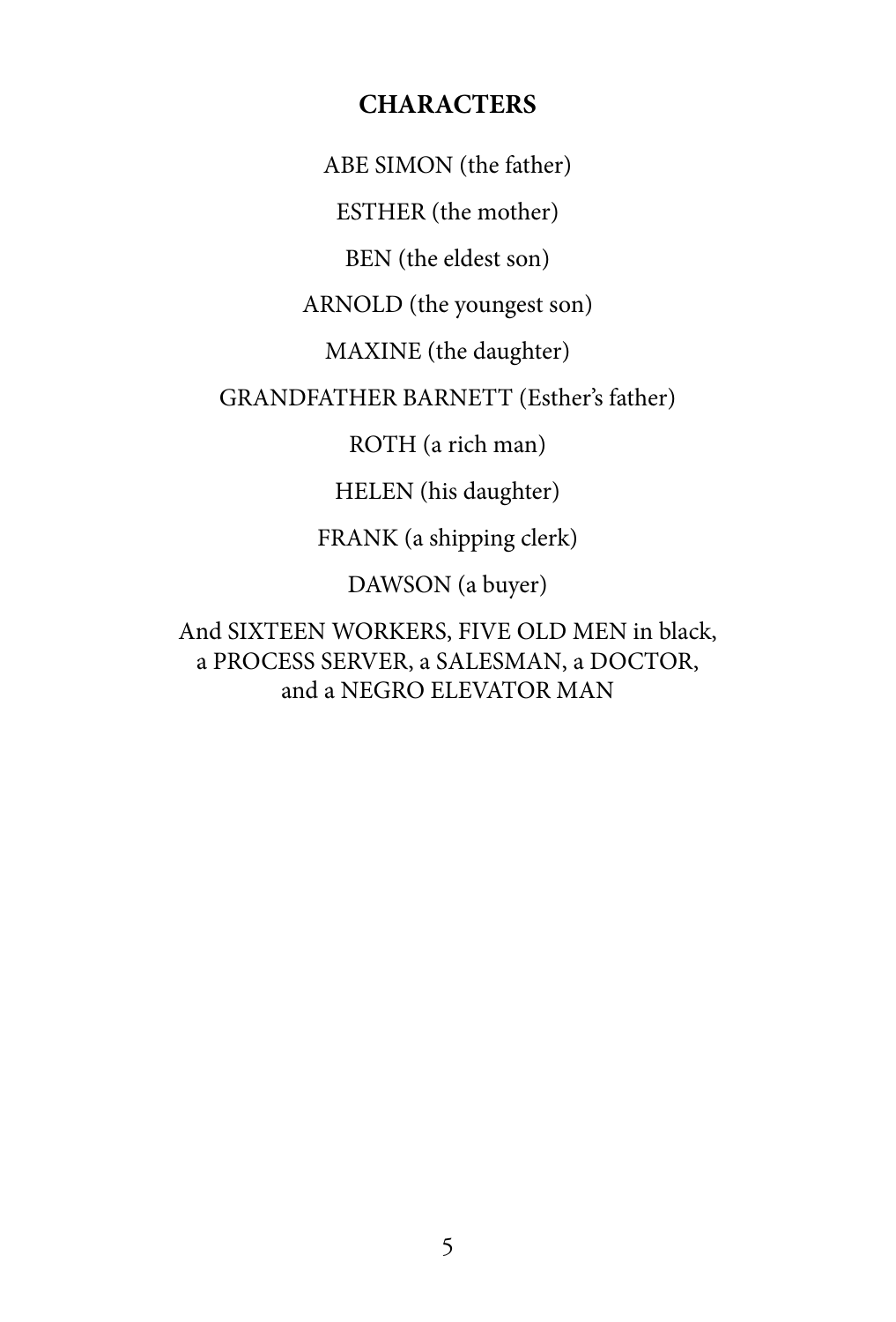# **NO VILLAIN**

## **ACT ONE**

*In the parlor of a small six-room house in a suburb of New York City are four members of the Simon family. Abe, the father, a tall and heavy man of fifty-five, sits with his legs extended before him on the long couch against the rear wall. Above him are three small latticed windows. Before him and to the right is Ben, his twenty-three year old son, lying his full length on the floor with his head resting under the highboy radio cabinet. He is fine featured and almost six feet tall. Maxine, his sister, tall for her thirteen years and very pretty, sits quietly on his stomach, her chin in her palms.*

*Across the room to the left, Esther, the mother, sits with a book in her lap, gazing ahead. Her large armchair faces the*  radio and is placed against the left wall. Deeper into the *room on Esther's left is a doorway to the dining room, more than the end section of which shall not be seen. In the deep right corner of the room, next to the couch on which Abe rests, is a small door to the street. Over the couch and Esther's chair there are lamps which illuminate the room only fairly well.*

*It is about eleven twenty-five at night. Deep symphonic music comes softly through the radio. Abe's eyes are closing and Ben's are already so. Only the women of the clan are fully awake and Esther especially is quite upright in her chair.*

ESTHER. Please, Maxine, turn the radio lower. How can you listen to it so loud? Such beautiful music. You'll wake up the neighbors, Maxine, please.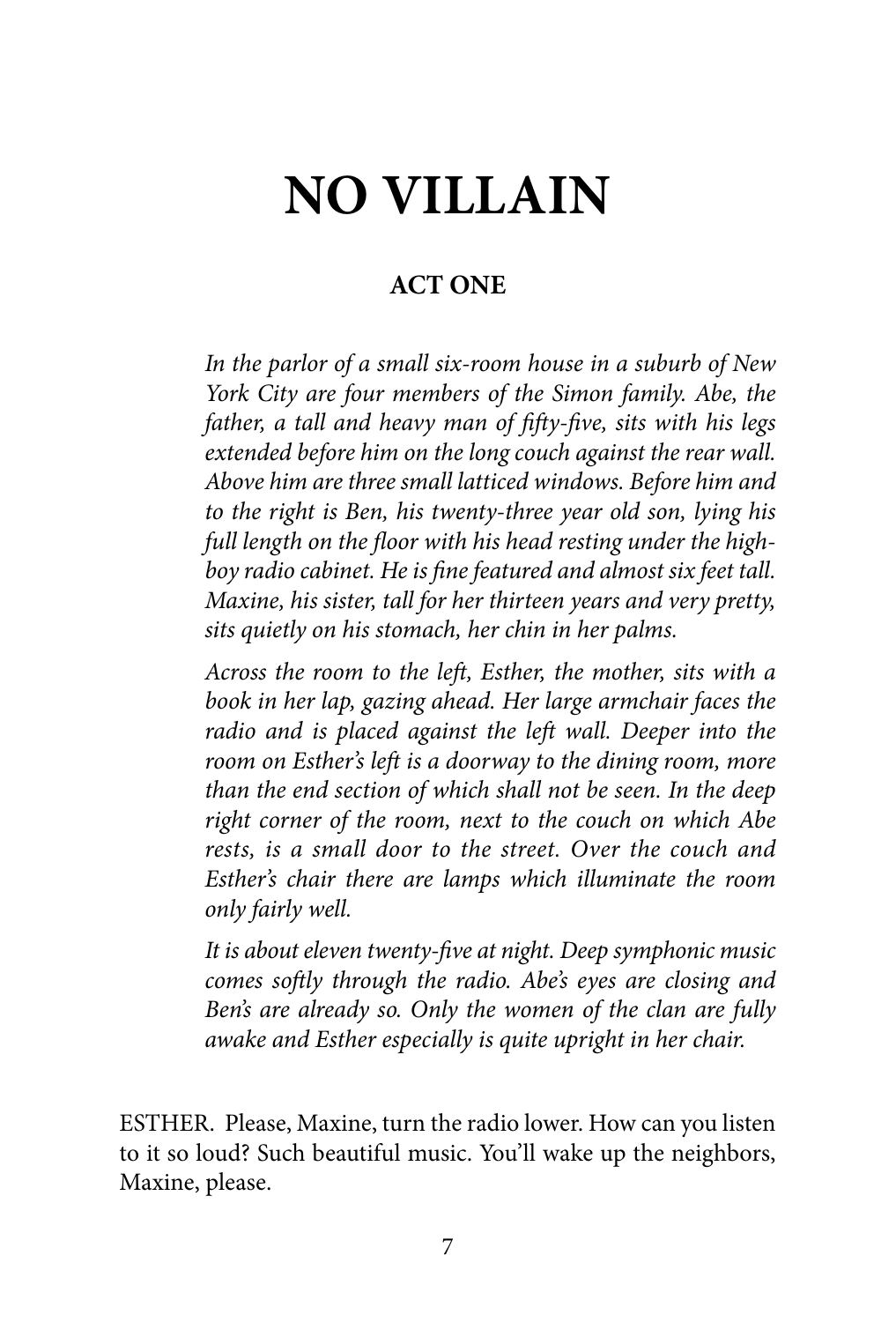MAXINE. See, Ben? I told you nobody wants to listen to that stuff. Get something else.

*She tickles Ben. He writhes and yells, trying to push her away.* Are you, are you?

ABE. *(Pleadingly as he opens his eyes.)* Macky, Macky, Macky. Stop it, Macky. People are sleeping. Momma's got a headache, please,

> *Maxine rises and walks quietly to Esther. She leans over the chair.*

MAXINE. What's the matter, Mother darling?

ESTHER. *(Takes Maxine's face in her palms.)* Don't make so much noise, darling. I'm so worried.

ABE. You'll wake up the neighbors like last week and you know what'll happen.

MAXINE. *(Pulling away from Esther.)* I don't see why you care so much for the neighbors. They don't care any for you.

> *Ben slides silently along the floor and tickles Maxine's leg, laughing.*

Ha! So!

*She makes for him and in the scuffle kicks Abe's leg.*

ABE. Oh Maxine!

*He makes a wry face.*

MAXINE. *(All silent. She goes to Abe and coddles him.)* Oh father. My varicose father.

*He laughs, as do they all.*

*(Mocking.)* Come baby, you ought to be in bed. School tomorrow, you know. *(Straightening.)* But there is no school tomorrow. *(To the tune.)* "For it's June in January, no school for three months, there'll always be Spring in my heart with no books in my arms."

> *Laughter. Abe makes attempt to kiss her but she evades him.*

Isn't that nice? We sing that on the trolley going to school!

BEN. *(Resuming place under the radio.)* She's some student all right. When they burn the books in this country she'll be right there to warm her hands over the fire. Say, what did Art tell in his letter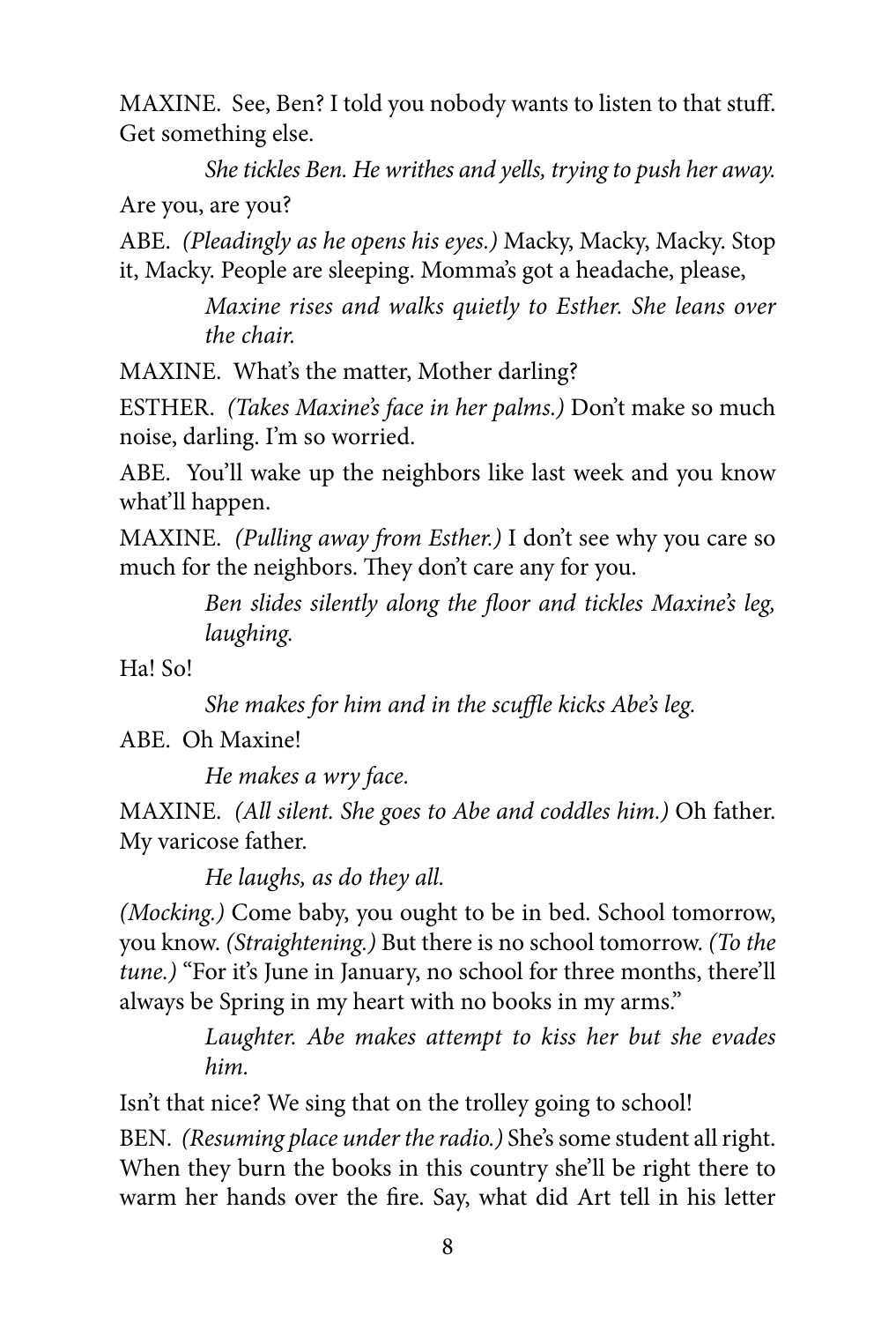about those students being expelled for striking? You know that anti-war strike at school?

ESTHER. God forbid! He's liable to come home and tell us he was expelled from school. He's liable to do that with those communistic ideas he has.

BEN. Oh please. Stop that talk. We know he doesn't go with those fellows…

ESTHER. But he does go with them. Don't you remember that letter? BEN. Well we'd have known long ago. Calamity Jane.

ESTHER. "Calamity Jane." I suppose I shouldn't be worried about him.

*Abe is whispering with Maxine on the couch. He puts Maxine aside.*

First of all he's a communist, second of all he has no money and he's on the open road then…

ABE. Listen, Ben, don't be like that, let her worry. She gets pleasure out of it. Let her, let her. I never saw in my life a woman who could enjoy worrying like my Esther. It's calastrous!

> *Maxine smothers him with kisses. Abe sits and smiles as they all roar with laughter.*

ESTHER. Go see what time it is, Benny, go.

BEN. Say, Max, go in and look at the clock, will you. I'm lying down.

MAXINE. Mother asked you.

BEN. Who got you your bathrobe this morning, eh?

MAXINE. Daddy.

BEN. All right, yesterday morning.

MAXINE. I didn't need it yesterday morning.

ABE. Go in already, Ben, go in already and stop arguing. Leave her alone.

BEN. Wait a minute. This is gotta be settled once and for all. Who brought you that new fountain pen, eh?

MAXINE. Well it's broken.

BEN. What! I brought it home last night, what are you doing, eating them?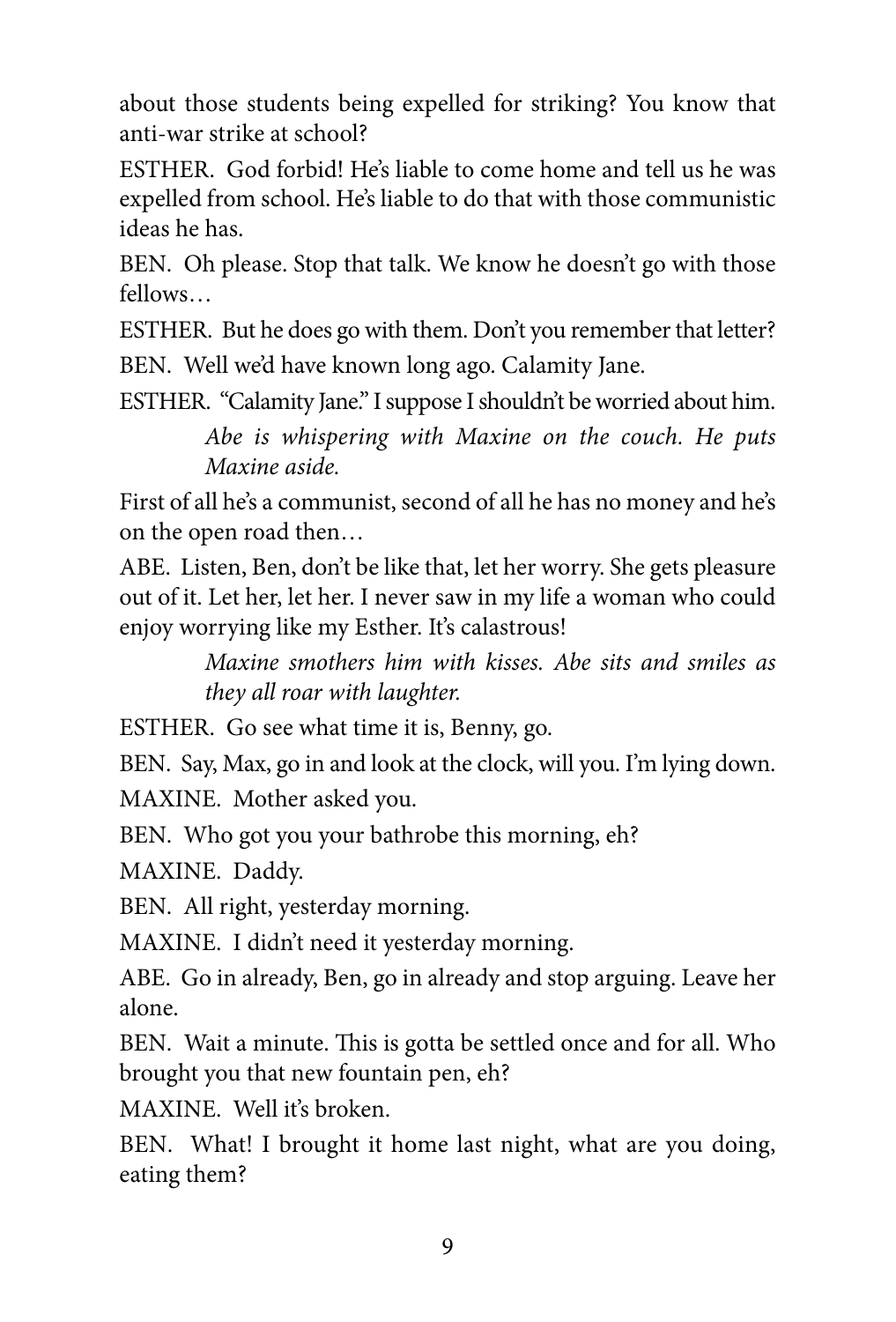## *He gets up.*

ESTHER. Some training that child is getting. You can't get her to do anything.

ABE. What are you talking, training. What is she, a dog? I never… ESTHER. Oh my God in heaven…

MAXINE. Well you're not laying down anymore so you can see the time.

BEN. *(Going off left to kitchen.)* That's the last time I buy her anything. What she needs is a good whipping.

*Silence until he comes on again.*

Twenty-five to twelve. It's all right to do some intensive worrying now.

ESTHER. God in heaven. I shouldn't worry, heh? My boy hitchhikes all the way from Michigan, half-way across the country, and I should find out what time to start to worry. What's the matter with you? Can't I even think about it? I suppose it's a marvelous thing that you couldn't even afford to send him bus fare, eh?

ABE. I wanted to send him money but he writes he doesn't need it. If I'd a known…

BEN. Listen, Mother. He wrote and said he was coming by bus. It wasn't until after he left that he sent that card saying he was hiking.

ESTHER. Sure, sure. I know you *want* to send him money. He's too fine a boy to ask when he knows his father hasn't got any.

ABE. So what am I supposed to do…make it? What am I supposed to do, Esther? Esther, Esther, Esther, what am I supposed to do? Tell me, Esther, tell me.

ESTHER. *(Beginning to cry.)* I ask you, is that the way for a boy to travel—without a cent in his pocket? I never thought…

BEN. Oh stop that business again. You know he's got money enough to keep himself well and if he needs some he can wire. I've always told him that.

ABE. Esther, don't be afraid, he's got plenty of money.

ESTHER. A fine thing, *(Wiping her eyes.)* Abe Simon can't send his son money to come home.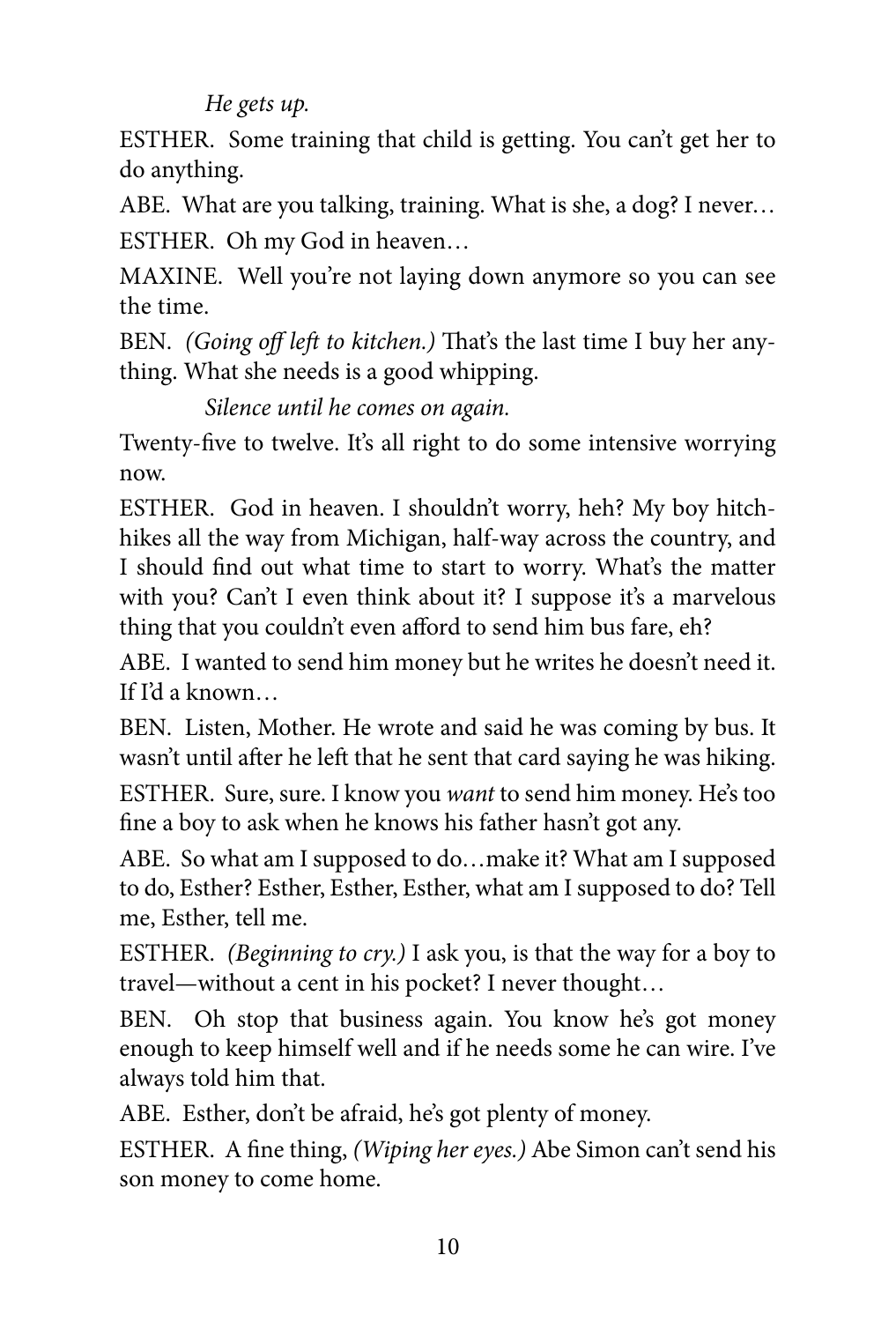BEN. What do you mean? Abe Simon. There were richer men than Abe Simon who haven't even got salesman's jobs, let alone businesses.

*A long silence.*

ESTHER. Go, Ben, call up and see if he came…call.

BEN. *(Tenderly.)* Please, Mother, who am I going to call up? Don't be so impatient. He said he might not be home tonight, anyway.

ESTHER. Gott in Himmel, he said about eleven thirty. Call up a bus station. Maybe he took a bus in from somewhere near here.

BEN. We'll wait five minutes or so. He'll be in.

*He sits on couch. Abe gets up, looks through one of the latticed windows, and sits down again in the chair next to the radio.*

ESTHER. You're nervous aren't you? *(Smiling.)*

ABE. Listen, when I was twenty I sold coats in every town in the west. If I didn't get nervous then I don't have to start now. For God's sake what did you used to do when I was away for two, three weeks at a time after Ben was born? You can't tell on the dot when you're traveling, what time you'll get in town. You can't.

ESTHER. Believe me, he used to travel. You remember the time you went to Nevada? What a snow blizzard. The first time the Pennsylvania was ever late, eh Abe?

*Abe goes to couch and fondles Maxine.*

ABE. *(Heartening to the subject.)* No kidding, Binks, you oughta see the snow. People were digging tunnels…you know, digging tunnels in the snow.

MAXINE. Why didn't they build one for the Pennsylvania then?

ESTHER. Don't be so smart!

MAXINE. Yeh, but he used to bring Arny hundred-dollar toys and things. I don't even get a hundred dollars' worth in a year, or ten years.

BEN. Imagine! Poor little girl. Doesn't even get a hundred dollars' worth of toys in a year. My, my, my.

MAXINE. Well he did. I don't get anything anymore, not even coats from downtown. *(Sadly.)* And Mother promised I could take piano lessons again and I'm not. I guess you think that's funny too.